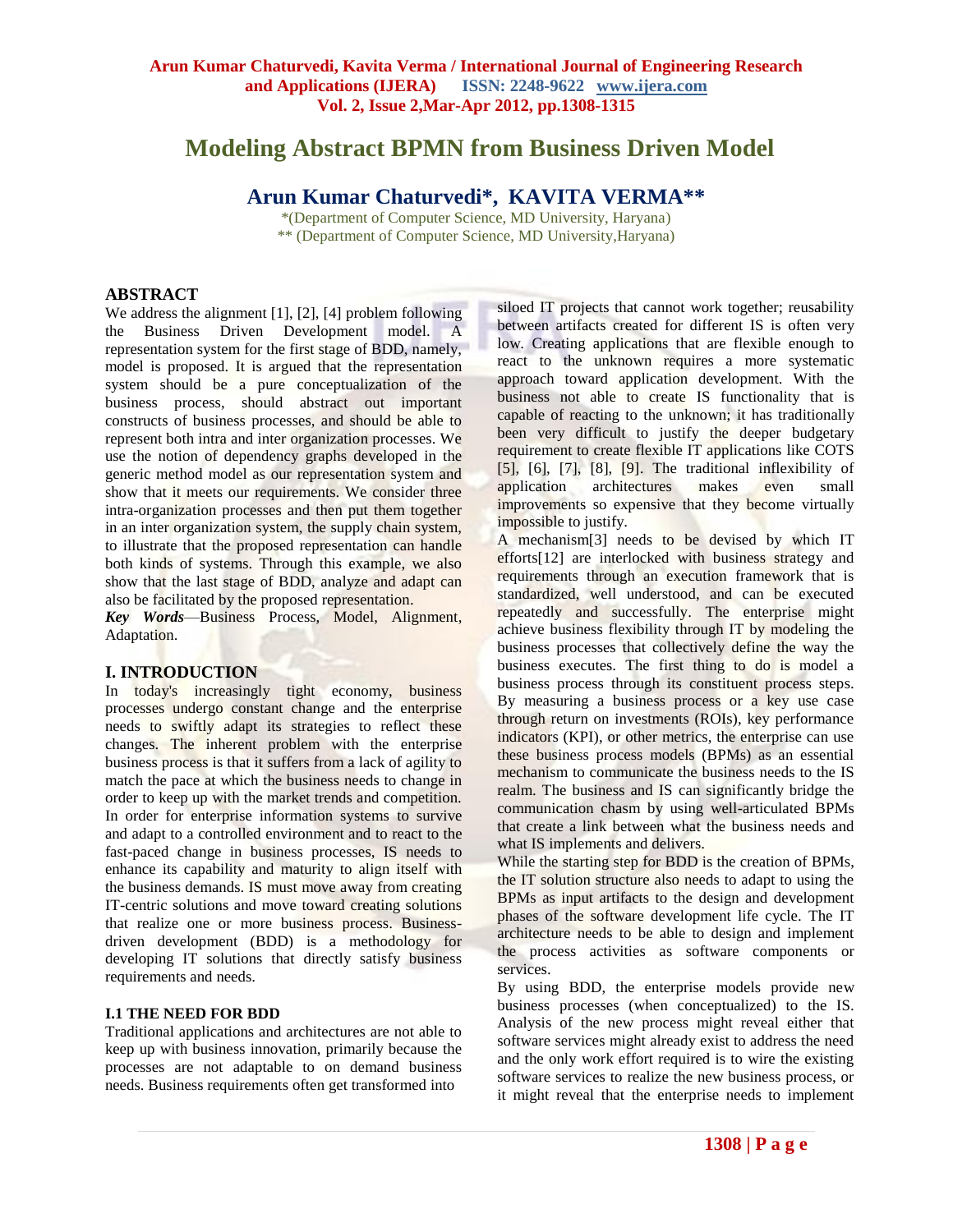new software services and add them to the IT service portfolio. Similarly, if changes are needed to an existing process, the BPM is revamped to reflect the change and delivered to IT for subsequent technical revision based on which services might need to be enhanced or modified.

A BDD approach helps increase the agility of the business and also helps prioritize and align IT initiatives with business imperatives. It also indirectly helps in simplifying the process of cost justification for IT budgets within an enterprise.

# **II THE EXECUTION MODEL**

Enterprise IS should strive to bridge the gap between business needs and IT solutions and also be agile and responsive in creating IT solutions. This need has led to the development of a Services-Oriented Architecture (SOA), which provides an IT framework along with a set of principles and guidelines to create IT solutions as a set of reusable, composable, and configurable *services* that are independent of applications and runtime platforms. Transitioning an enterprise to SOA requires a BDD approach that uses business goals and requirements to drive downstream design, development, and testing. This promises to create composite business applications by reusing existing or newly created services, which helps to create adaptable and flexible business solutions. It also brings a much needed flexibility in enterprise IS and helps to align IT solutions with business needs.

. Figure 1 depicts the flow of activities that define the high-level steps of BBD.





modeling activity, to communicate the business requirements to the IT domain

Once the processes are modeled [10], [11], the outputs of the models can be used as inputs to the requirement gathering phase of an initiative. The activities or process steps that make up a given business process model can be analyzed to form the basis of use case modeling. Developing use cases is a significant step in the requirement gathering phase of a project. Based on the use cases, the application architecture is structured and the enterprise services are identified, designed, developed, and subsequently wired together as service composites that realize the business processes. After development, the project moves to the deployment stage during which the developed components are exposed as publishable, location-transparent, and discoverable services. These software services are deployed to an execution runtime, such as an application server.

In post deployment, the project enters the monitoring or management phase. Once they are up and running, business processes can be monitored for real-time performance and data capture, reporting, and analysis.

IT solution meets the needs of the business as defined by a service level agreement (SLA).

Data obtained from the run-time monitoring is analyzed against the expected SLA or other benchmark performance metrics and criteria. The captured information is provided to the architects, designers, and developers who analyze the data and find out innovative ways of optimizing or improving the process through enhancements and performance tuning of implementation code. Sometimes the changes might also be made by the business users by changing business rules using external interfaces, which requires no code changes. If the analysis suggests changes to be made in the business process, the corresponding process models can be modified and the same steps (that is, developdeploy-monitor) repeated to enhance the implementation. This completes the execution loop with analysis and process adaptation techniques feeding back to the modeling step. This mechanism helps both the business and IS to adapt to the changing business needs with quick turnaround time.

#### **III BUSINESS REQUIREMENTS ANALYSIS**

The first and foremost step during any IS initiative is to understand the business requirements [15]. The highlevel business requirements reside in the minds of the key business stakeholders and inside existing legacy systems. Unless they are documented and signed off, the project itself might have quite a few unknowns at the very onset. Getting the time of the business executives is often a challenging endeavor, but it is a necessity and needs to be well planned and executed. The following (at a minimum) need to be documented: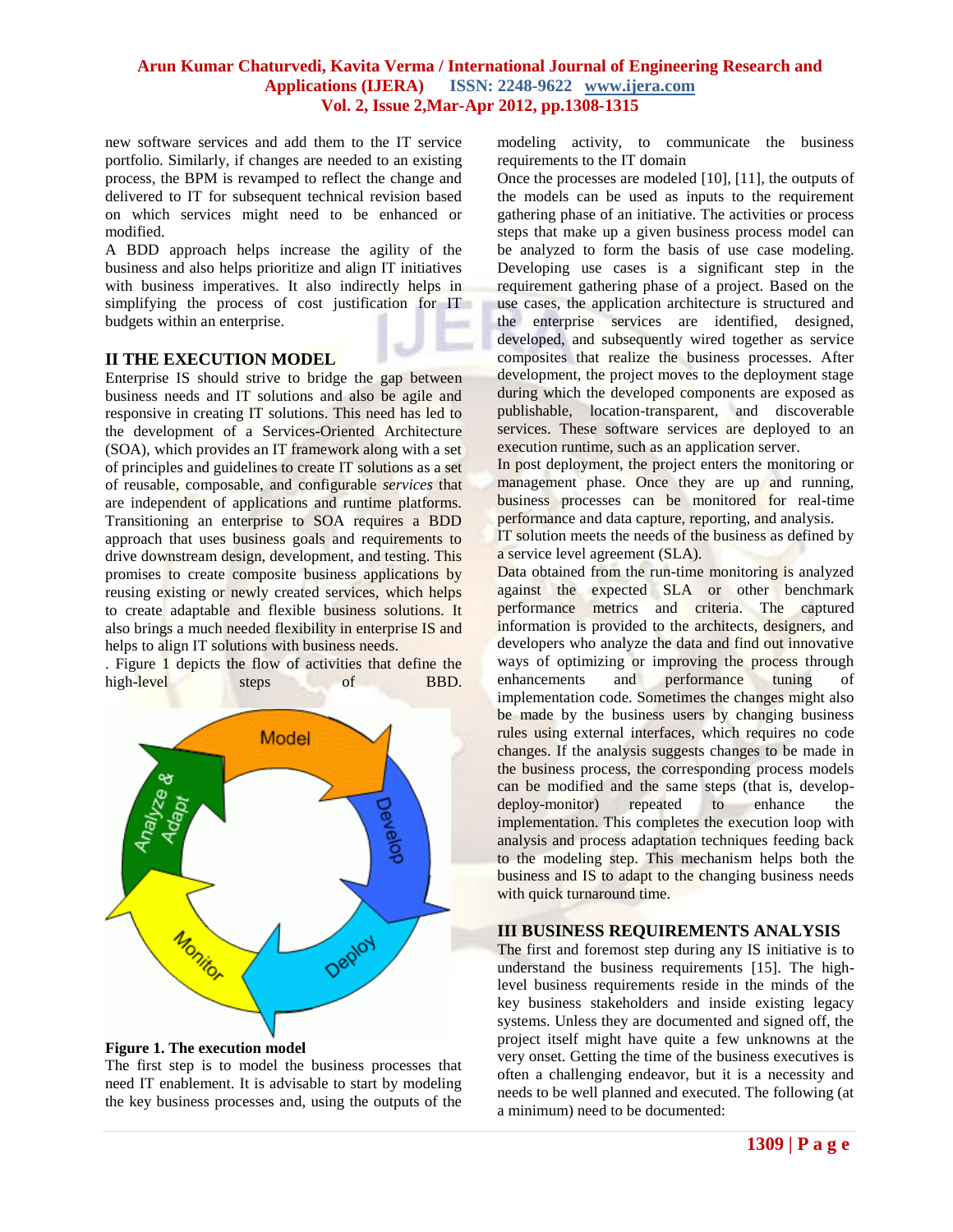- 1. Business vision
- 2. Business goals (long- and short-term) that realize the enterprise vision
- 3. High-level business requirements that help attain the goals
- 4. Problems with existing business processes (such as customer pain points, high costs, schedule issues, and so on)

It is also very important to have an understanding of the high-level business functions that a given business domain is expected to provide. Having a business domain matrix with its associated high-level business functions is a good way of concluding the business analysis activities.

# **IV BUSINESS PROCESS MODELING**

BPM is the technique used to visually model a business process through a sequence of activities, use cases, and decision points. The purpose of BPM is to create fully executable models that an engineering group can implement as technical services. BPM involves the activities of modeling the *as-is* and *to-be* business processes and allocating resources to implement each process. Process optimizations are performed through simulations that help in attaining the *ideal* business process state. The to-be state is finalized as a first feasible step -- both from budget and timeline -- toward the ideal process state.

BPM techniques are used to model the aspects of behavior, organizational structure, and business domain objects. Each task is assigned to a role. A role is an entity (a person, computer, or any other type of actor) or group of entities that have the same rights and obligations with respect to performing a task or a group of tasks. A role might be assigned to any number of tasks and an entity might act in any number of roles.

Each business process, when analyzed, can be represented as a sequence of activities or tasks. A task is the smallest unit of work that makes sense to a user.

#### **V NEED OF BPMN**

The primary goal of the BPMN effort was to provide a notation that is readily understandable by all business users, from the business analysts who create the initial drafts of the processes, to the

technical developers responsible for implementing the technology that will perform those

processes, and, finally, to the business people who will manage and monitor those processes.

BPMN will also be supported with an internal model that will enable the generation of executable

BPEL4WS. Thus, BPMN creates a standardized bridge for the gap between the business processes design and process implementation. BPMN defines a Business Process Diagram (BPD), which is based on a flowcharting technique tailored for creating graphical models of business process operations. A Business Process Model, then, is a network of graphical objects, which are activities (i.e., work) and the flow controls that define their order of performance.

# **VI RESEARCH PROPOSALS**

Traditional systems development life cycles assume that alignment shall be looked after in upstream activities. A major role is played by the requirements engineering stage. However, the alignment issue is not explicitly brought out in these life cycles. In contrast, the life cycle proposed in Business Driven Development, BDD attempts to address this issue. BDD considers alignment as a top down activity. It proposes a life cycle that consists of five steps, (a) model, (b) develop, (c) deploy, (d) monitor, (e) analyze and adapt.

The modeling step consists of identification of business goals and modeling of business processes. The development and deployment steps convert the model into real implementations which are then monitored. Finally, change and adaptation is carried out in the last step. Thus BDD proposes that business and implementations must stay aligned at all times.

Business process models can also be represented in BPMN which also contains guidelines on their transformation into BPEL. Nevertheless, *the question is as to what constitutes a good representation system for representing business process models at the model level. We formulate the following requirements of such a system:*

1*. The most basic requirement is that the representation system should be independent of any implementation details. It should be a pure conceptualization of the business process.*

*2. It must be at a high enough level to form a bridge between business and system analysts. A broad high level view should be represented that abstracts out the important features of processes. Thus, features like deadlines, and other standard features like long and instantaneous processes, parallelism, choice etc. should be represented but in a simple, abstract form.*

*3. The representation system should be able to represent both intra-organization and inter organizational processes.*

*4. It should facilitate movement from the analyze and adapt stage of BDD to its model stage.*

We propose a representation system that attempts to meet these requirements.

Our proposal is summarized in Fig 1 that shows the analysis model in two stages, a high level stage, which we call the Analysis Model Representation System, AMRS, stage followed by the BPMN stage. Thus, there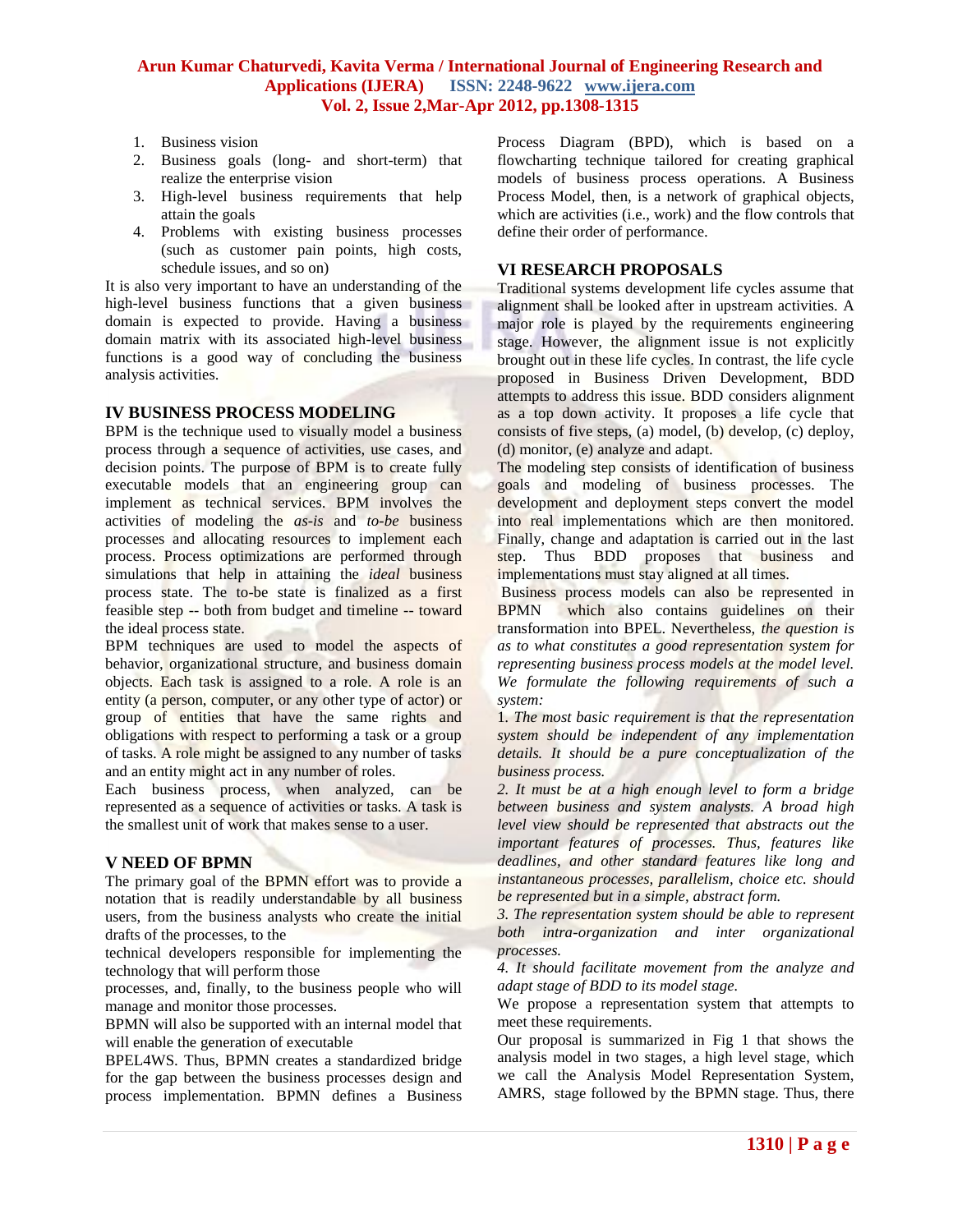is to be a transformation from the former to the latter in the Model stage of BDD.



Fig. 1: The Position of Abstract Model Representation System

Now, for AMRS, we choose the notion of dependency graph developed as part of the generic method model [16]. This dependency graph establishes a successorpredecessor relationship between nodes. This is represented as an edge between a pair of nodes. Additionally, it labels edges with the properties of urgency and necessity. We will show here that this is sufficient to provide to us a high level conceptualization of a business process. It has facilities for an abstract representation of deadlines etc. of requirement (2) above. By labeling entire dependency graphs, we can extend these graphs to allow for inter organization process models.

# **VII THE GENERIC METHOD MODEL**

The generic method model [16] builds a dependency graph that can be used to represent process models. Nodes of this graph are method blocks. Reference to Fig. 2 shows that there are three kinds of method blocks:

- a. Method primitives are the simplest kind of method blocks. They are atomic. Loosely speaking, a method primitive has two parts, an argument part and an action part. The action part acts upon the argument part to produce the product. These two parts correspond to product primitive and process primitive respectively of Fig. 2. The product primitive is found in the product model. The process primitives correspond to the operations allowed. This gives to us the basic notion of an activity or task of a process model.
- b. Complex method blocks are built out of simpler ones. These correspond to the notion of activities/tasks and their sub-activities or sub tasks.
- c. Abstract method blocks establish a generalization/specialization relationship between method blocks. They allow us to sub classify tasks/activities into those that display similar properties.

Fig. 2 shows that there is a 'depends on' relationship between method blocks. A method block, MB1, that is dependent upon another, MB2, can only be enacted after MB2 has been enacted.



Fig. 2: The Generic Method Model

The generic model associates two main properties with a dependency, namely, urgency and necessity. Urgency refers to the **time** at which the dependent method block,  $MB_2$ , is to be enacted. If  $MB_2$  is to be enacted **immediately** after MB<sub>1</sub> is enacted then this attribute takes on the value *Immediate*. If MB<sub>2</sub> can be enacted any time, **immediately or at any later moment**, after MB<sub>1</sub> has been enacted, then urgency takes on the value *Deferred*. Necessity refers to whether or not the dependent method block  $MB<sub>2</sub>$  is necessarily to be enacted after MB<sup>1</sup> has been enacted. If it is **necessary** to enact  $MB_2$ , then this attribute takes the value *Must* otherwise it has the value *Can*. Combining these two properties together, we get the four possibilities shown in Table I.

Table I: The Four Dependency Properties

| <b>Abbreviation</b> | Urgency   | <b>Necessity</b> |
|---------------------|-----------|------------------|
| IМ                  | Immediate | Must             |
| IС                  | Immediate | Can              |
| DМ                  | Deferred  | <b>Must</b>      |
| DС                  | Deferred  | Can              |

Given a set of method blocks and dependencies between them, the entire process model can be represented as a dependency graph. For example consider the dependency graph of Fig. 3. The IC dependencies are shown. Assume that the rest are IM dependencies.

The graph shows that method blocks  $O_{10}$ ,  $O_{11}$ , and  $O_{14}$ are to be enacted in parallel after  $O_9$  has been enacted. Similarly, once  $O_6$  is enacted,  $O_7$  and  $O_8$  are enacted in parallel whereas a choice between enactment of  $O_{13}$  and  $O_{14}$  is to be made.

### **Enactment Initiation and Termination**

A dependency graph has a set of nodes, called START, that have no edges entering them. This implies that enactment can begin from any of the nodes in this set. For example, for Fig. 3, START contains exactly one node, O, and enactment begins from this node.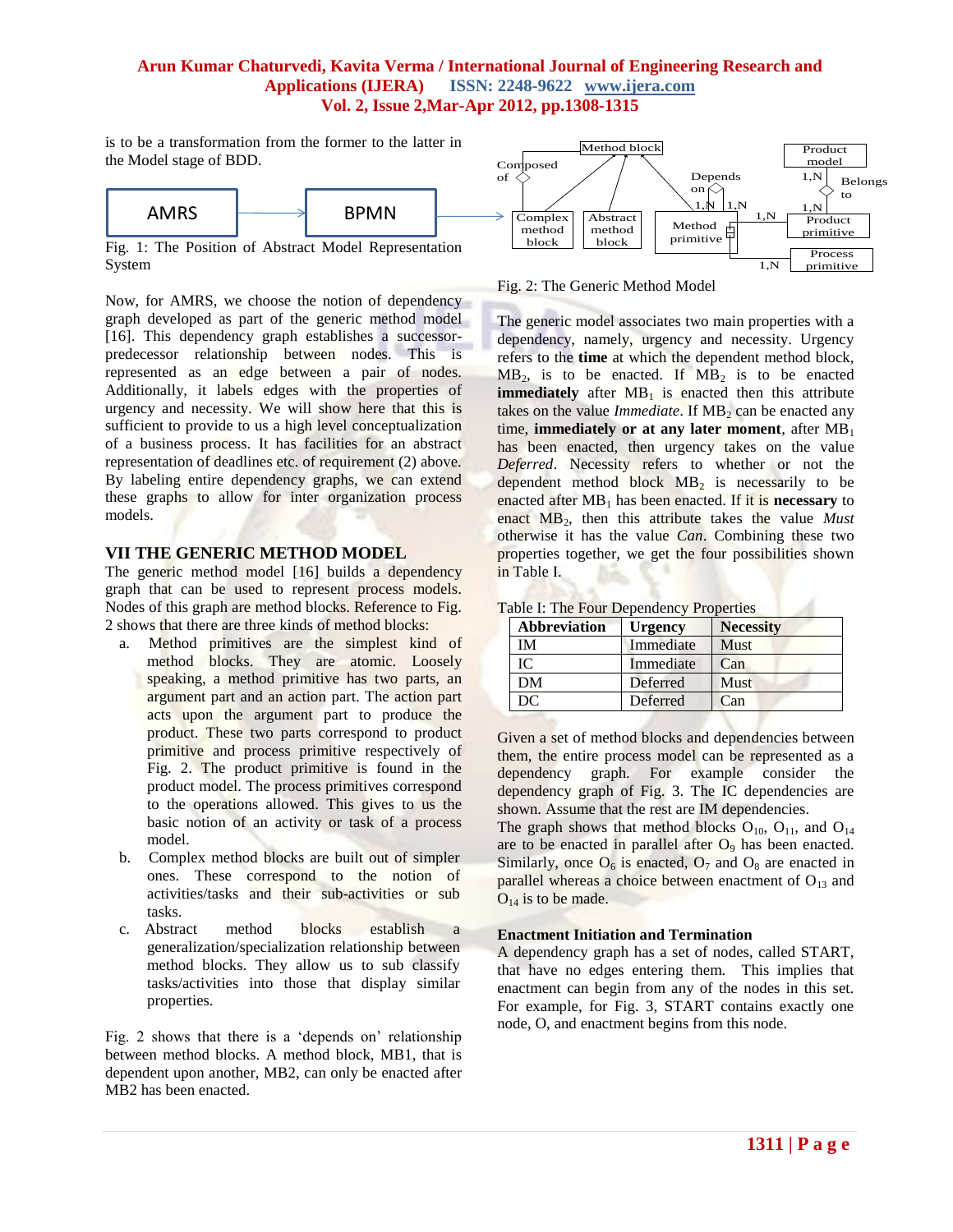

Fig. 3: A Dependency Graph with its properties

Now consider termination of enactment. We define a set STOP that contains nodes at which enactment can terminate. The following nodes belong to this set:

1. Nodes that have no edges coming out of them. For example, in Fig 3,  $O_7$ ,  $O_8$  and  $O_{10}$  to  $O_{14}$  shall be members of STOP.

2. Nodes that have edges leaving them but **all** these edges have Necessity  $=$  Can. Since the edges identify nodes which are optional and may not be enacted, it is possible for enactment to terminate. Notice that even if one of the edges has Necessity=Must then termination cannot occur since the node determined by such an edge is to be necessarily enacted. Again for Fig. 3, only two out of the six edges leaving O have Necessity=Can and the rest Must be enacted. Therefore, O is not a member of STOP. All edges coming out of  $O_9$  have Necessity=Must. Therefore, it is not a member of STOP. Similarly,  $O_6$  is not a member of STOP because only two of its four edges have Necessity=Can. Therefore, we have  $O_{11}$ ,  $O_{12}$ , and  $O_{13}$  as members of STOP.

### **VII.1 SOME PROPERTIES**

In this section we consider the abstraction capabilities of the generic method model. We point out a number of features of lower level notations that can be captured using dependency graphs. There are three interesting aspects here

- Dependency Types for representing parallelism, choice and deadlines
- Dependency graphs for representing business rules and process models

We consider each of these in turn.

#### *Dependency Types*

Let there be two edges emanating from an application chunk AC1 and leading to two others, AC2 and AC3

respectively. Then the dependency types allow us to represent:-

**Parallelism***:* Let both the edges have the property, IM. The two method blocks must both be immediately IC  $\bullet$  O<sub>14</sub> enacted. Evidently, this is the situation of parallel enactment.

> **Choice:** Let both the edges have the property IC. Any of the two application chunks can be enacted but the selection must be exercised immediately. A similar argument can be made if both edges had the property DC.

> **Iteration:** This can be represented by introducing cycles in the dependency graph.

> **Hard Deadline:** Let the edge to AC2 be DM. This says that AC2 must be performed perhaps, after a time delay. We see this as an initial recognition of a deadline that can be made exact, in the design stage of BDD, by specifying the time delay before which AC2 must be performed.

> **Soft Deadline:** Now, let the edge to AC2 be DC. This says that performing AC2 is an option that can be exercised perhaps, after a time delay. Since the possibility of not performing the action is left open, in contrast to the DM case, we refer to this as a 'soft' deadline. As before, we see this as being made exact by specifying the time delay before which the choice is to be exercised. After this time, the choice cannot be exercised.

> It is possible to mix these dependency properties in a dependency graph to express the appropriate execution property.

#### **VII.2 MODEL STAGE OF BDD**

Let there be an organization with its own procurement process that asks for quotation enquiries for items meeting specifications, evaluates the received quotations, issues purchase orders to selected vendors, takes delivery of items and finally, makes payment. There is no choice at any step and there can be a time delay between each step. Thus, the type of dependency between these steps is Deferred- Must, DM, as shown in Fig. 6.



Fig. 6: A Procurement Process Model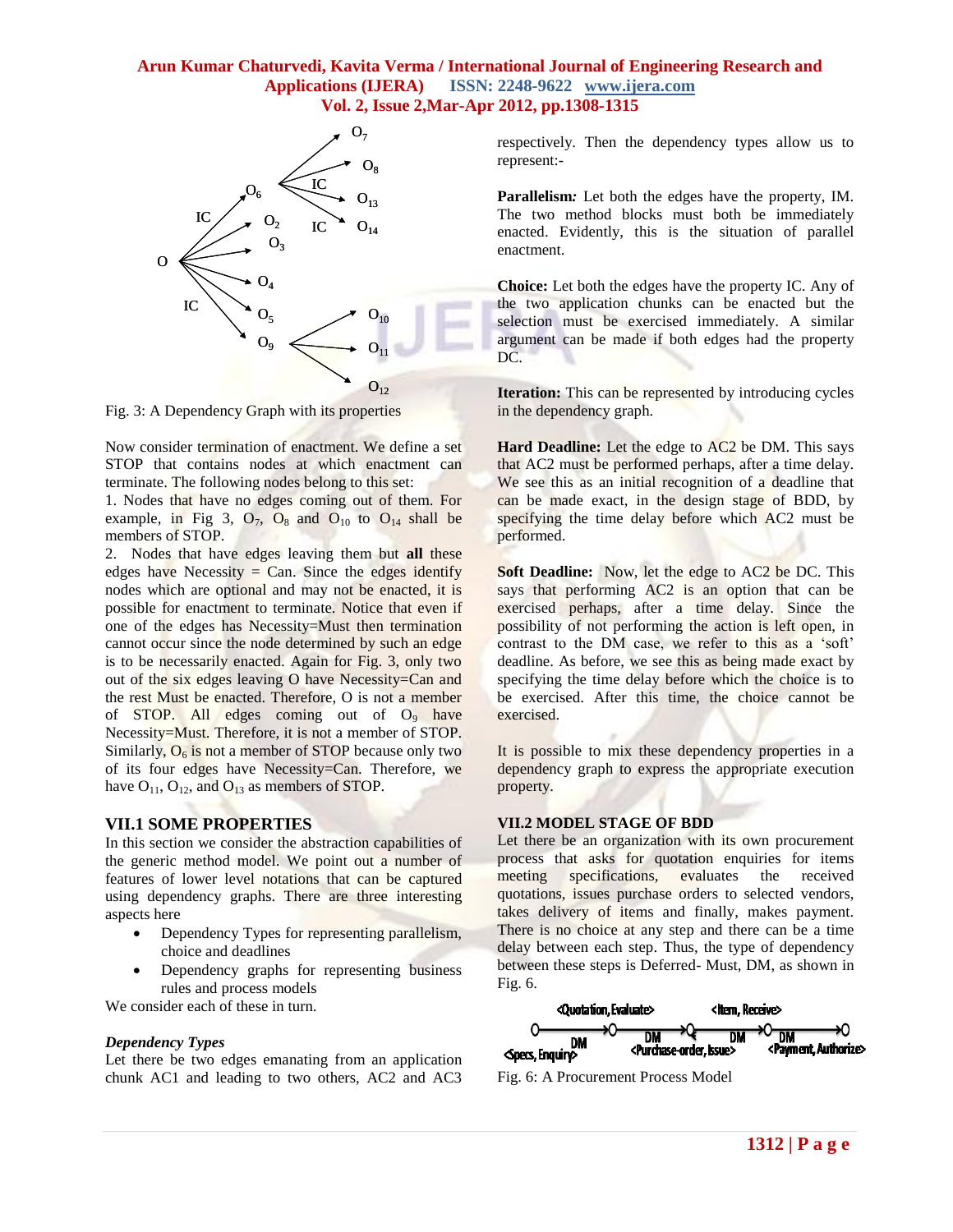It can be seen that the procurement process has been represented at a high level of abstraction. There is no reference to messages, timers, signals etc. In other words the 'hows' of the process are de-emphasized. Similarly, the 'normal' flow of the process is depicted without any error paths or compensation paths.

Now consider another organization that supplies computer systems. It receives requests for system configurations, determines that the configuration asked for is indeed realizable and responds with a quotation. If any additional information/clarification is required then it obtains it and verifies it once again. Since it may happen that it has to order system parts that are missing, such missing parts are ordered and the system is assembled together, software installed and tested, if required, and the system is delivered. This process is shown in Fig. 7.



Fig. 7: A System Supplier

Notice that after <quotation, generate> there are two possibilities, either additional information is to be handled or missing parts are to be ordered. Both these actions can be done after a time delay. Thus, we get Deferred- Can, DC, as the type of dependency. A similar situation exists after the system has been assembled, i.e. at <system, assemble>. To handle the case where no software is to be loaded and a bare system is to be supplied, the dependency types are DC as shown in Fig. 7.Finally, consider a simple supplier process that sends out a quotation and upon receipt of an order delivers parts. The type of dependency is again DC. This is shown in Fig. 8.



The three process models considered here are all initial, first cut models that aim to broadly describe the process. No attempt is made to look into the details of the processes for example, the manner of initiation of activities by message, timer etc. is not considered. In our

scheme, these details are left for the next stage where a full BPMN representation shall be made. This broad definition of the process model can be discussed among business and system analysts, agreed upon, and then taken to subsequent stages of development.

#### **VII.3 ANALYZE AND ADAPT STAGE OF BDD**

Now, consider the 'analyze and adapt' stage [13], [14] of BDD. Our attempt is to show that the basic process models developed above can be adapted to a different situation. Again, the new situation is described at a high level to lay a basis for subsequent development.

Let it happen that the three process models above are to be put together to form a supply chain. We label the three graphs presented earlier with the names of the roles of the organizations. We shall refer to the first as End User, the second as Systems Integrator and the third as Parts Vendor.

The first point of variation is at  $\langle$ specs, enquiry $\rangle$  of the End User. Whereas earlier this was self contained in the End User process, now it is possible to invoke the Systems Integrator as well, for the purchase of systems. In this case, the DM edge in Fig.  $6$  to <quotation, evaluate>, which was originally DM, shall be changed to DC. The edge from <spec, enquiry> to the System Integrator shall now be introduced and shall also be DC. As a result, this allows a choice between the two courses of action. A soft deadline is also imposed that limits the time before which enquiries should be received. This is shown in Fig. 9.





Now, one moves to the next node in the End user process, <quotation, Evaluate>. Again the dependency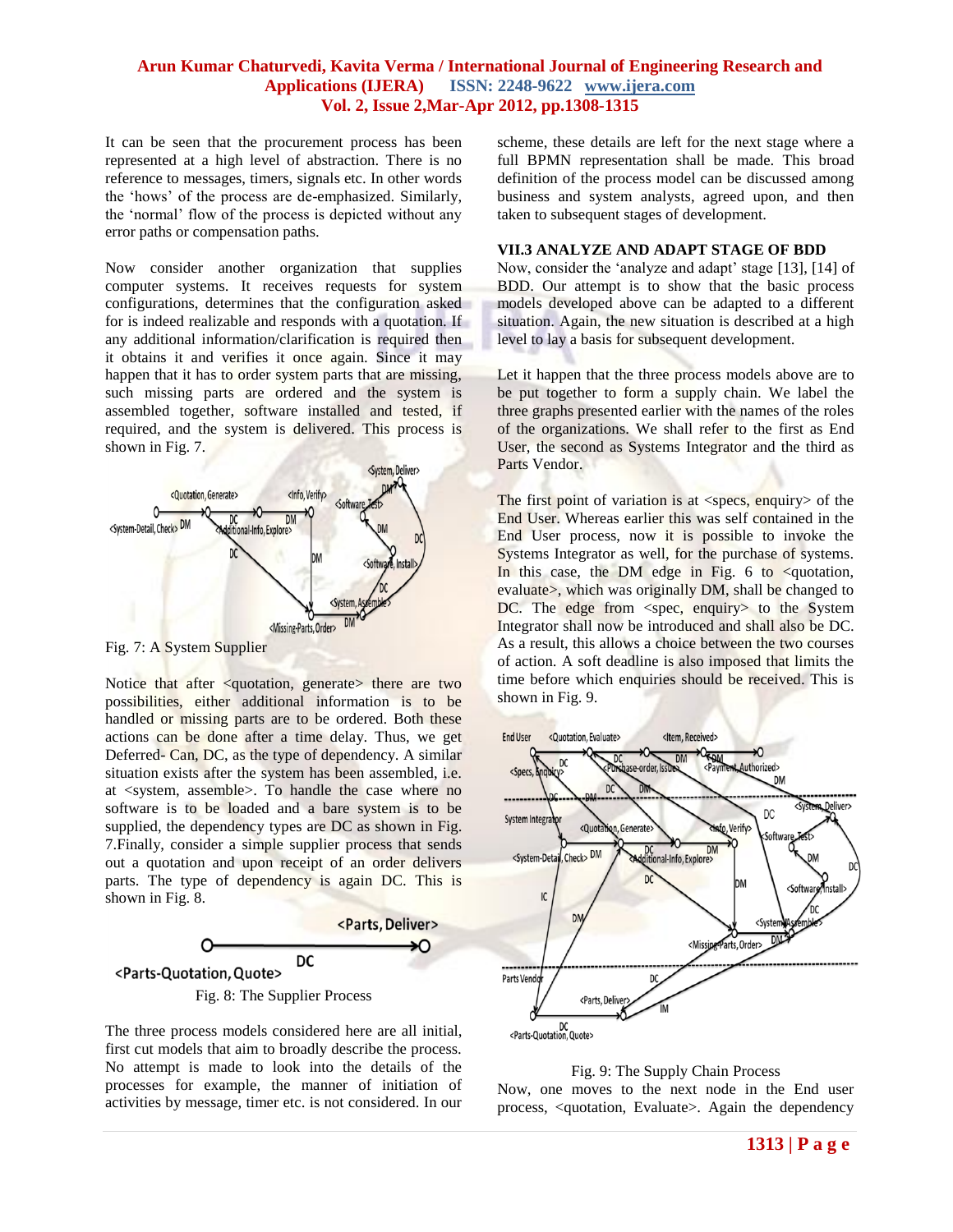type to <Purchase-order, Issue> is changed to DC. The End user may ask for additional information from the System Integrator (DC) which is supplied after it is explored and verified. The evaluation activity can now be completed by the End User. This is shown by the dependency from <info, verify to <quotation, Evaluate> which has the dependency type DM. This means that if the additional information is not supplied by a hard deadline then the quotation evaluation activity of the End User can ignore this quotation and proceed on. The next node is <purchase-order, issue> on which the System Integrator activity of <system, assemble> is dependent. The dependency type is DC. It is assumed that the System Integrator has already ordered all the missing parts in anticipation of the order being received. The next node of the End User process is dependent upon the system being received from the System Integrator, see the <system, deliver> activity of the System Integrator. The dependency type shows that delivery must be made within a hard deadline. The compensation activity, in the event of failure to meet the deadline is again not of interest at this abstraction level. Finally, the End user authorizes payment within a stipulated deadline.

The foregoing shows the interaction between the End user and System Integrator from the End User point of view. A similar exercise is carried out in the System Integrator process model. The interesting interaction now is that with the Parts Vendor. As soon as the <system detail, check> activity of the System Integrator is initiated, the Parts Vendor is asked to quote for the parts comprising the system. The quotation received is used to generate the quotation, <quotation, generate>, which is sent to the End User. Again, the dependency of the Parts Vendor and System Integrator interaction is DM, showing a hard deadline. Further interaction between the two takes place upon the System Integrator placing an order for the missing parts, <missing parts, Order>. This dependency is IM; the missing parts must be ordered and the next activity is assumed to be instantaneous. The <parts. Delivery> activity of the Parts Vendor is to be done within a specified hard deadline as shown by the IM dependency type between  $\leq$  parts, delivery> and <system, assemble>.

In this manner, cooperation between the three process models is set up at a high level. The points of change are identified by a walk through the three process models to set up the appropriate interaction.

### **VIII RELATED WORKS**

According to BPMN, process modeling is flow oriented. Nodes of these are events, activities, and gateways whereas edges are sequences or messages and may carry

information as associations. In our case, the basic nature of the process as a flow is maintained. However, all our edges are of the same type. To handle intra process and inter process communication, we propose that all edges in AMRS are messages. Thus, any node sends a message to the other. In this sense our proposal resembles the message passing approach of object orientation. Additionally, each node resembles the signature of object orientation. It defines externally visible data and the operation that shall be performed on it. The difference is that there is no notion of a return type. As we develop our proposals further, we intend to examine whether or not polymorphism would be useful in our context as well.

Requirements engineering seeks to lay down a basis for system design. It abstracts away from the 'hows' of systems to showing why the system is like what it is. We consider our proposal as similar. We do not express the 'hows' of the system. Instead we aim to discover through an elicitation process (not yet developed by us) the nature of the process model and express it in the model stage of BDD. This model, as our supply chain example shows, can be the As-Is model that can be adapted to yield the To-Be model in the analyze and adapt stage of BDD.

Change management in requirements engineering corresponds to the last step, namely analyze and adapt, of BDD. Elicitation of changed requirements has been reported in[14] . A full proposal centered on the notion of gaps has been presented. The idea is to elicit gaps and then fill them in. A different perspective to change is presented in [13] where the notion of variability in requirements is introduced. As a result, enough variations are available from which the pertinent ones could be picked up for describing the new system.

In our proposal, change management is done by business and systems analysts performing a walk through the process model(s), identifying the points of change and changing nodes, edges, the action performed at a node, and dependency properties. The issue of variability is for us a lower level issue when developing a detailed representation of the process model. It is at this stage that variability is to be built into the process model.

# **IX CONCLUSIONS**

We have shown that the dependency graph provides us a representation system that is a high level, abstract conceptualization of intra and inter organization systems. Since it is devoid of the 'hows' of the process, we believe that it forms a good interface between business and systems analysts. It acts as the 'why' of a process model that may be represented in BPMN. Indeed, we